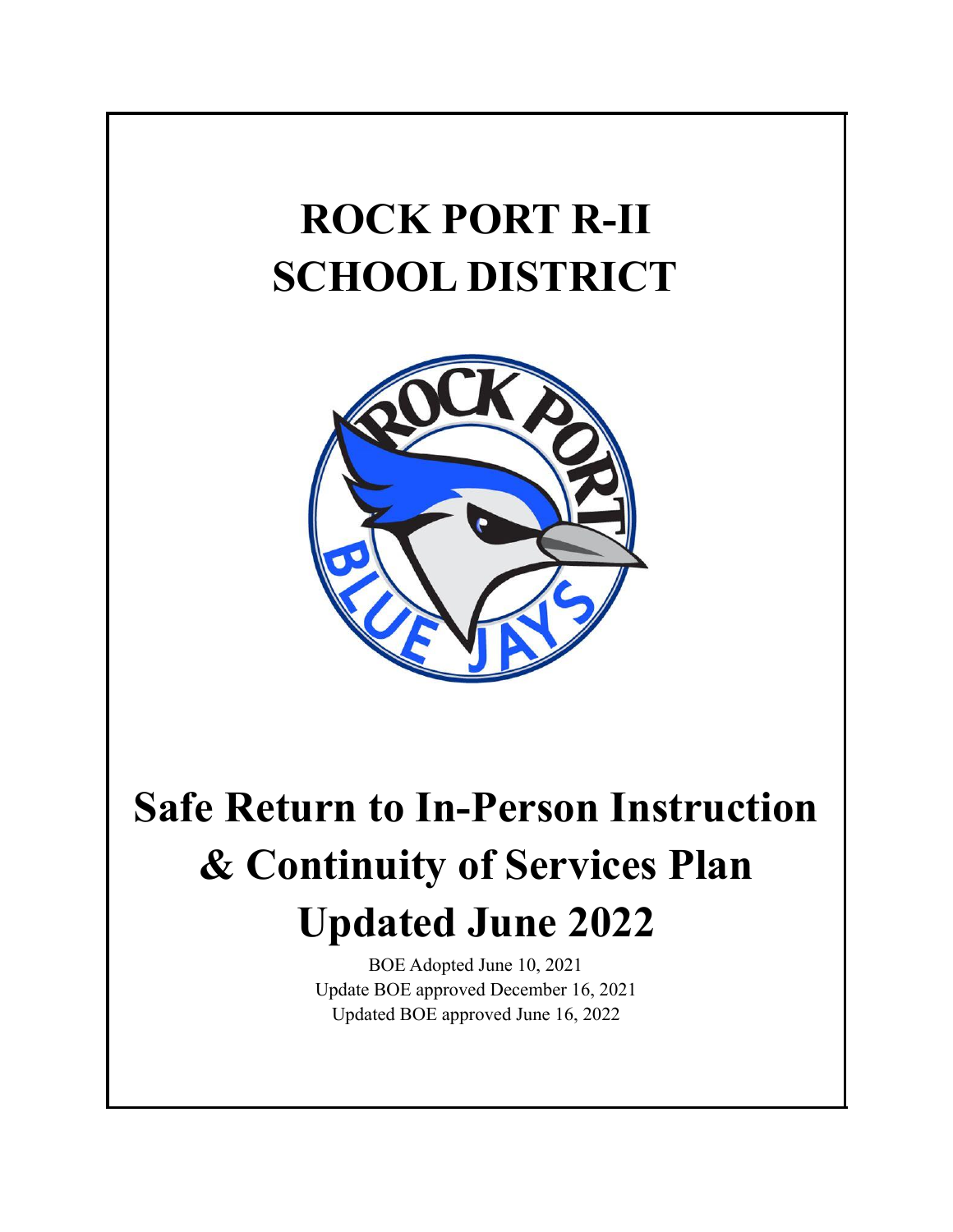Cali Driskell Student, Class of 2025 Shauna Farmer Grades 7-12 Counselor Keri Garst Parent Tayleigh Huntley Student, Class of 2022 Dylan Kemerling Student, Class of 2024 Brogan Krutz Student, Class of 2023 Leigh Ann Lawrence Kindergarten Instructor Donnie Parsons Grades 7-12 Principal Ethan Sickels Superintendent

### **SRCSP Stakeholders Name Role(s)**

Monica Bailey Atchison County Dev. Corp. Executive Director, Parent Joanna Burke Family Medical Center PNP, Board of Education Member Andrea Cook Atchison County Health Dept., Parent Jeremy Davis Rock Port Telephone, Board of Education President Rachel Jenkins Grades 7-9 Science Instructor Maggie Lair Atchison-Holt Electric, Parent Julie Livengood Atchison County Health Dept. Director Katie McEnaney **Atchison County Head Start, Parent** Tabatha Meyer Midwest Data Center, Community Member Christopher Roup Stoner Drug Pharmacist, Parent Afton Schomburg Atchison-Holt Electric, Board of Education Member Lori Shaw Atchison County Mail, Community Member Stephen Waigand Grades Pre K-6 Principal

### **Introduction**

The Rock Port R-II School District held instruction as normal as possible during the 2020-21 school year, and will continue to offer in-building learning during the 2021-22 and 2022-23 school years. This plan serves as a reminder of our mitigation policies that may be implemented if cases and/or the need to exclude students from school who have a contagious disease rise during the school year. This plan is a requirement of accepting and utilizing ESSER III funding provided by the federal government through the Missouri Department of Elementary and Secondary Education.

Communication with the Atchison County Health Department, local physicians, staff, students, and community members will continue to ensure the Rock Port R-II School District is able to provide quality educational opportunities for our students and families. The following mitigation strategies will be followed during the 2021-22 and 2022-23 school years. These strategies are based on current guidance with the most current Center for Disease Control and Prevention (CDC) guidance, but will be based on what is affecting our community and our county in determining protocols for our district. Parents are encouraged to continue monitoring for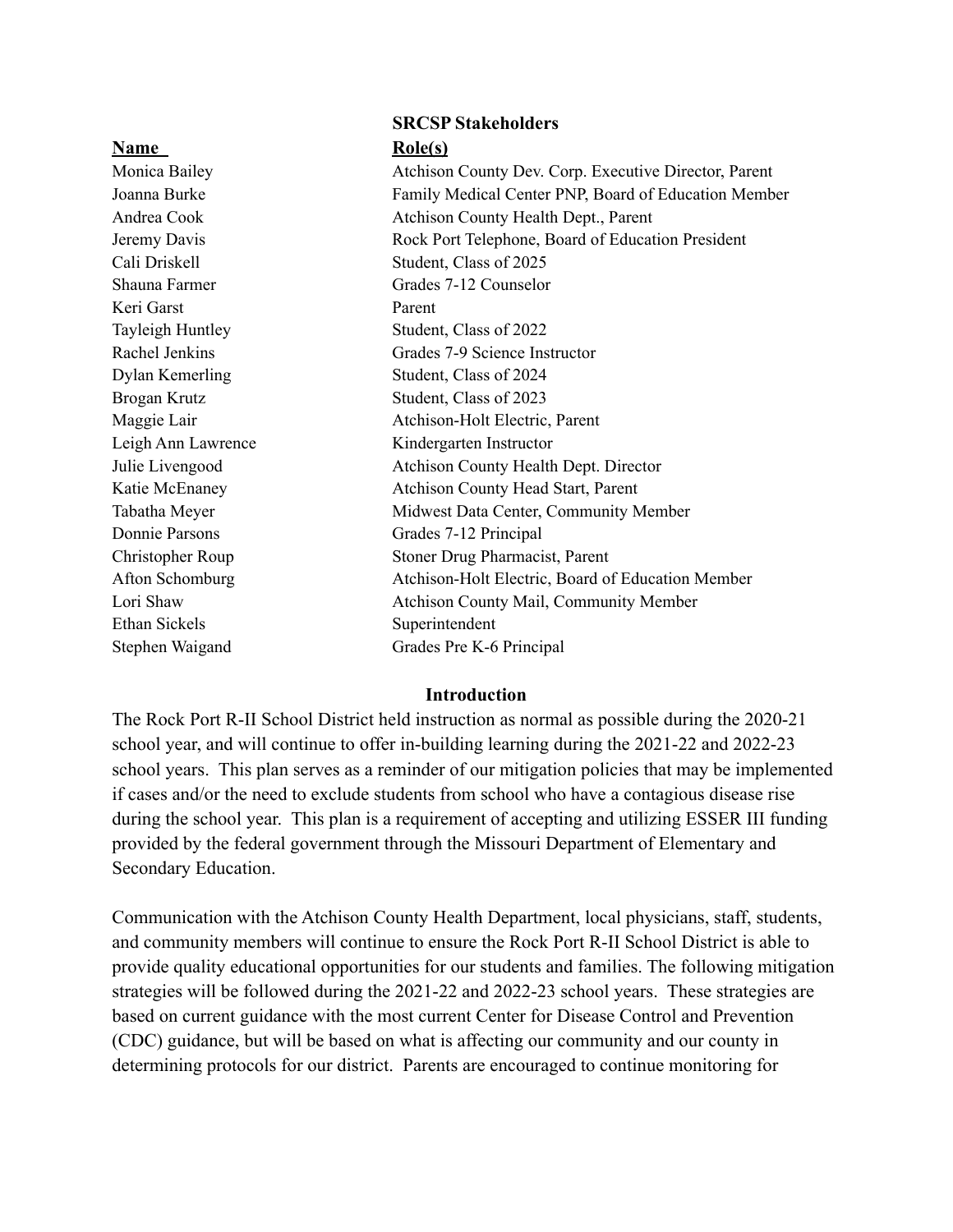symptoms utilizing the School Algorithm in determining when their child should refrain from attending school.

# **Mitigation Measures**

**Universal and correct wearing of masks:** Masks will not be required to be worn in-building or at school events, unless deemed necessary and communicated by Rock Port R-II Administration and Board of Education. Masks are allowed and are expected to be worn correctly at any time, and disposable masks are available from the school offices. Posters throughout the building remind students and staff of correct mask wearing procedures. The school district will continue to consider current CDC guidelines in our decision making process.

**Physical distancing:** Our smaller class sizes, number of Elementary and JH/HS classrooms, and extra classrooms, allow for physical distance when necessary. Efforts will continue in ensuring large groups of students are not present in classrooms or hallways together for more than 15 minutes when possible. The school district will continue to consider current CDC guidelines in our decision making process.

Our buses will continue to operate as they did during the 2021-22 school year. Due to our smaller bus routes, rarely are there more than 20 students on a route at one time, allowing for appropriate physical distancing.

Our cafeteria seating arrangements will continue to promote physical distancing. Food sharing between students will be prohibited.

**Handwashing and respiratory etiquette:** Hand sanitizer will continue to be available, both in the dispensers attached to the wall throughout the building, as well as in individual bottles available in classrooms and high traffic areas. Elementary classrooms will continue to introduce and reinforce proper handwashing techniques. On both ends of the building, multiple opportunities for students to wash their hands daily are provided. Posters in bathrooms remind students and staff of the importance of hand washing. In addition, tissues are provided in all classrooms and office areas for respiratory needs. The school district will continue to consider current CDC guidelines in our decision making process.

**Cleaning and maintaining healthy facilities:** In efforts to keep our district healthy, we encourage limited outside visitors during the school day. Items can be dropped off in the foyer of each building without the need to enter the main building. Our school district will continue with increased cleaning strategies, including having staff and students wipe down desks, tables, and objects that are touched with a high-frequency (i.e. door knobs). Disinfectant wipes have been and will continue to be purchased and utilized, as well as disinfectant spray. Buses will continue to be disinfected after morning and afternoon routes. When possible, windows and other ventilation options will be opened. Students are encouraged to bring water bottles to fill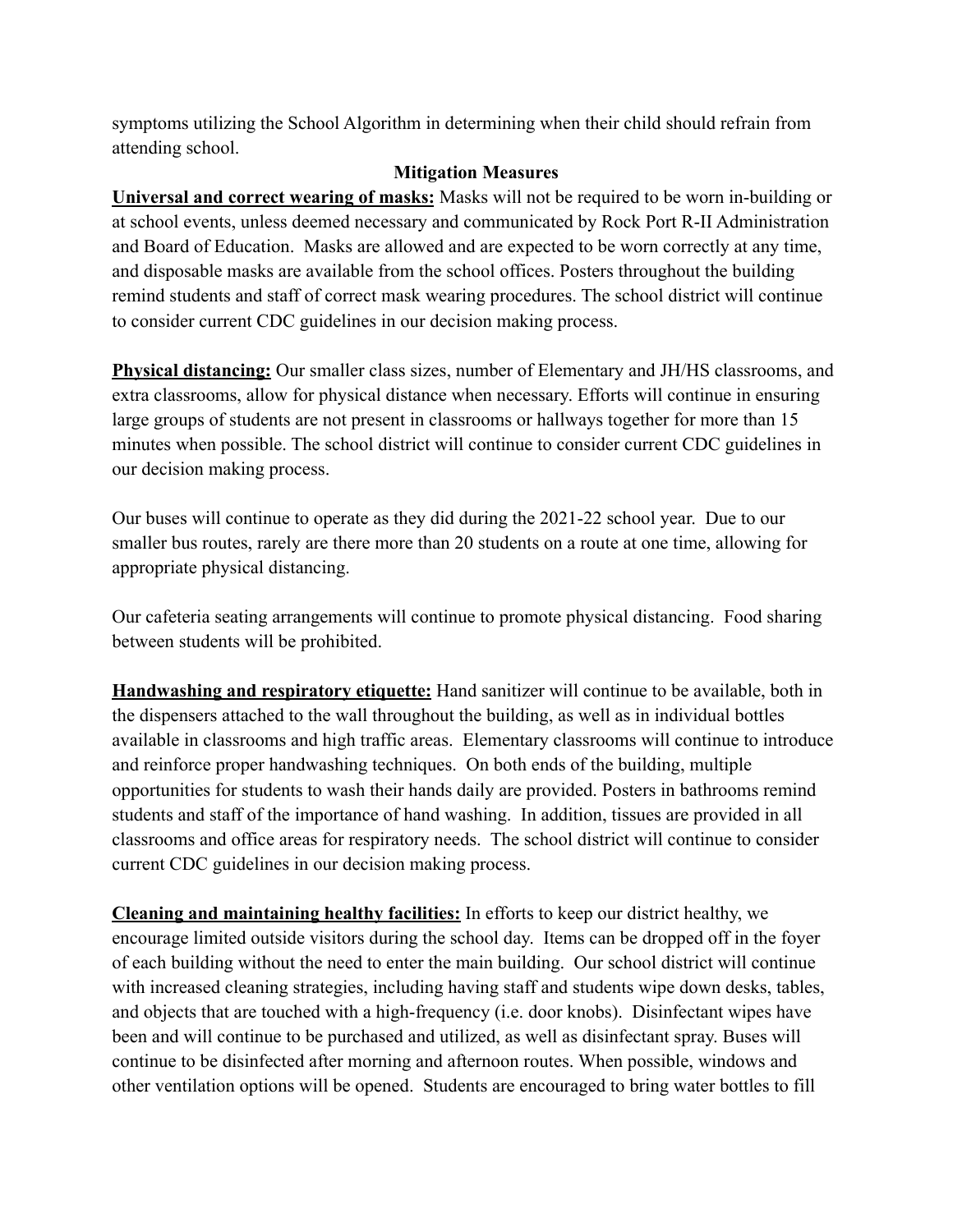during the school day and for events. There are two bottle filler stations on each end of the building. The school district will continue to consider current CDC guidelines in our decision making process.

**Contact tracing:** Contact tracing may be utilized by the administration to determine students who should be excluded from school who have a contagious disease or are liable to transmit a communicable disease. Students and staff not meeting vaccination guidelines may be excluded from school following the appropriate timeline for their exclusion. The school district will continue to consider current CDC guidelines in our decision making process.

**Diagnostic and screening testing:** Families will be asked to continue to monitor student health symptoms at home, and are asked to not send kids to school if COVID symptoms are present. Currently there will not be a daily screening protocol implemented in the school building. However, elementary teachers will send students to the nurse's office, and Junior High/High School teachers have an infrared temperature monitor along with a symptoms checklist to question students who are not feeling well.

Should a child become sick at school and show signs of potential COVID symptoms, they will move to the transition room until they visit with the nurse and a family member can arrive. COVID testing will be available in specific locations at the Atchison County Health Department and Fairfax Community Hospital. The school district will continue to consider current CDC guidelines in our decision making process.

**Test to Stay:** Due to a lack of rapid antigen tests available from the Department of Health and Senior Services (DHSS), the Test to Stay program is no longer a viable option for the Rock Port R-II School District.

**Efforts to provide vaccinations:** The Atchison County Health Department has provided a large amount of free vaccination events available to educators beginning in March 2021. At this point, eligible members of the school community are encouraged to get vaccinated if they feel it serves their best interest. The Rock Port R-II School District will not be a host, or partner with other organizations, to host COVID vaccination events on campus. The school district will continue to consider current CDC guidelines in our decision making process.

**Appropriate accommodations for children with disabilities:** Accommodations for children with disabilities are documented in an Individual Education Plan (IEP). The modifications or accommodations are legally required, and will be followed by the school district. The school district will continue to consider current CDC guidelines in our decision making process.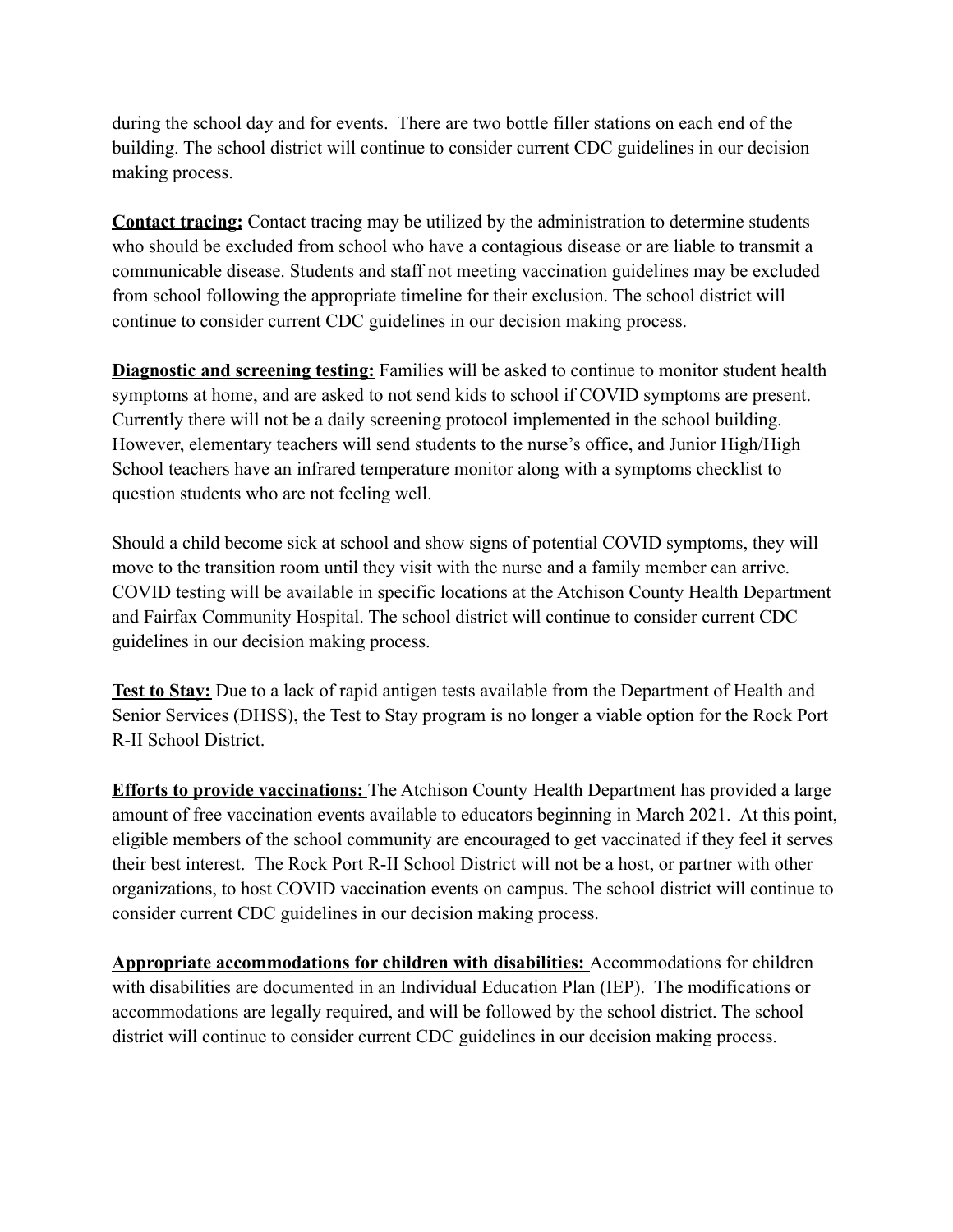### **Continuity of Services**

**Interruptions of in-person learning:** If it is determined that our building needs to be closed, Rock Port R-II will continue to offer distance/virtual learning opportunities to our students through a wide variety of platforms. This may also be available to students in lengthy quarantine situations. Students and staff will utilize electronic devices to conduct class through a variety of methods, including Zoom, Google Classroom, and See Saw. Other online learning outlets may also be incorporated, including Study Island and IXL. In addition, packets, worksheets, textbooks, and library books may also be sent home and utilized to support learning. Elementary teachers will check-in with students through their online platforms (Google Classroom or See Saw) 2-3 times a week. Junior High and High School students will meet daily with their teacher through Zoom and utilize Google Classroom on their normal class period schedule. Attendance will be expected daily in these classes, and students will be required to adhere to the already set schedules.

We provide a questionnaire as part of our registration process to determine whether students have the appropriate devices, and internet access necessary, to access distanced/virtual learning from home. We have enough chromebooks in our district for every student to check-out a device if warranted. Those families without internet access should communicate with the Rock Port R-II School District to make arrangements. For those families who lack internet services, we have a local company who may be able to provide internet services. Hot spots may also be acquired and utilized to help in this endeavor. We also will allow students to utilize our building during times of closure, in specific areas of the building with appropriate physical distancing. It is also possible for students to access the internet from our outdoor wi-fi options available on both sides of our building, or obtain internet access from other locations in our town, including the Atchison County Library.

Packets will be available to be picked-up by a family member, scanned and emailed to the family, or provided through an online platform (Google Classroom/See Saw). In necessary circumstances, packets may also be delivered to a residence. Once students return to school, they are expected to bring back the finished work so that it can be graded and utilized for attendance purposes.

### **Social, emotional, and mental health needs of students and staff:**

The disruption to the lives of staff and students during the COVID-19 pandemic has made education more challenging. Since we have provided in-building learning during the past school year, and will continue to during the 2021-22 and 2022-23 school years, students and staff are aware of opportunities to visit with counselors or other staff members to offer support and encouragement. Counseling sessions are always available for students in a one-on-one setting, both in our building, and also virtually if necessary.